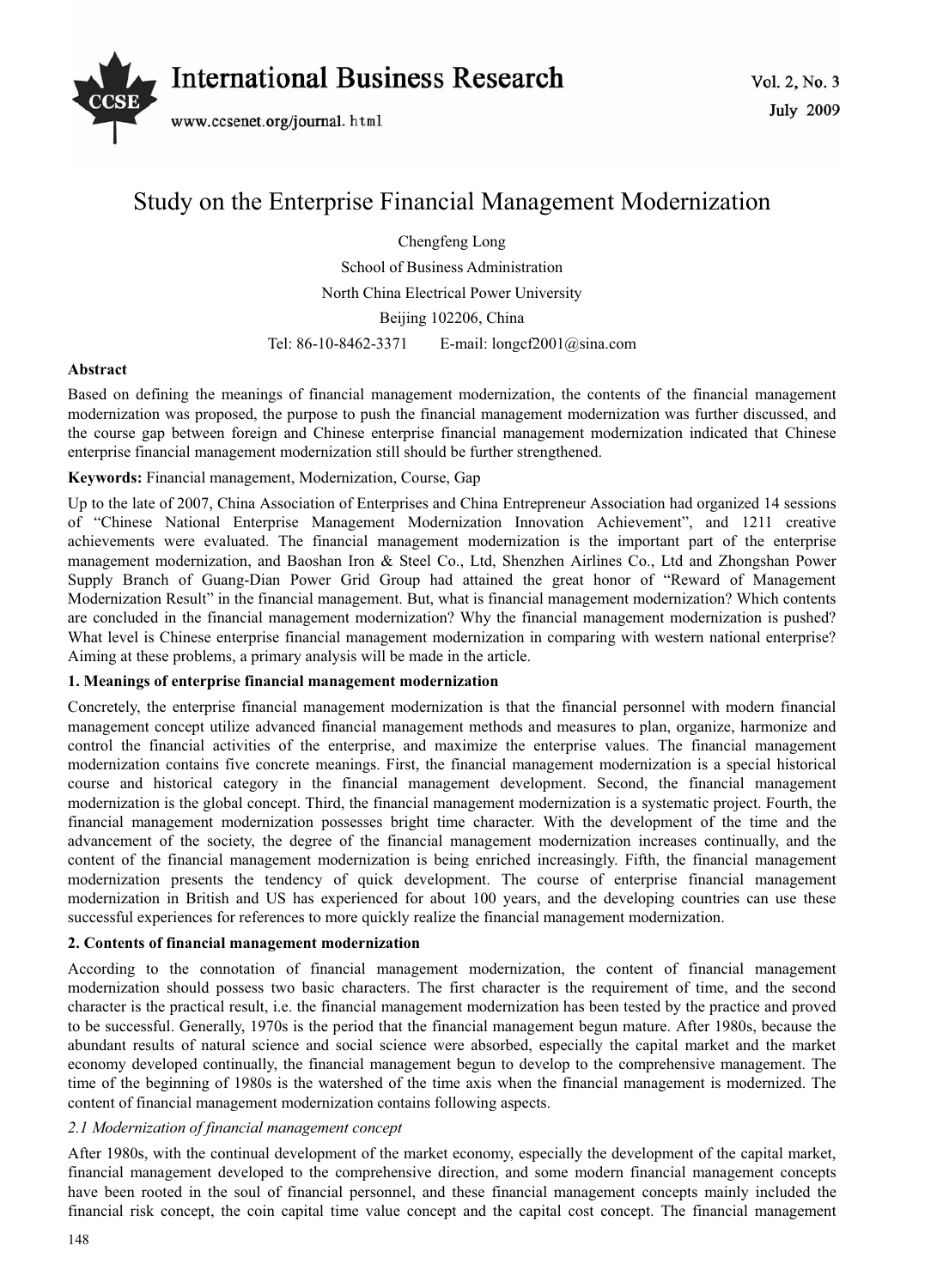personnel should keep their ideas and concepts to follow the step of the time, which is the soul of the financial management modernization.

## *2.2 Modernization of financial management method*

The representation form of the financial management modernization is that the financial management should actively adopt advanced modern financial management methods which have been proved effective. After 1980s, to enhance the efficiencies of decision, plan and control, and finally enhance the profit ability and competitive force of enterprise, research personnel should improve and perfect the comprehensive budget management method based on practices, and put forward ABC method and EVA method. These methods have been extensively applied in practice, and brought considerable economic benefit to enterprises, and they can be regarded as the modernization methods of enterprise financial management.

## *2.3 Modernization of financial management measures*

Since the middle and late of 1980s, because of the spread and development of Internet and the occurrence of interactive Web application, the management mode of enterprise has spanned the limitations of time and space, and the platform to running the networking of financial management, and the networking financial management has been the modernized financial management measure recognized by the public.

## *2.4 Modernization of financial management organization*

Since 1980s, many companies renamed the financial vice-president who managed financial activities in the company by the chief financial officer (CFO), and CFO has become into a management post exceeding other vice general managers in fact, and his work has been in the core position in the whole management of enterprise objectively, which is an important sign of financial management organization modernization.

## **3. Purpose to push the financial management modernization**

The financial management modernization is the base and core of the enterprise management modernization. First, the modern financial management concept is the core content of the management concept modernization. Second, the modernized financial management method makes the strategy of the company to be implemented better. Third, the financial management informationization is the sign of the financial management measure modernization, and to establish the enterprise financial management information platform is one of key factors to successfully implement the enterprise management informationization.

The financial management modernization level influences the quality and efficiency of enterprise decision-making, and it can enhance the benefits of the enterprise, which has been proved in the practice. For example, after China Great Wall Aluminum Company introduced the "costing drive factor" theory of ABM, and its sales profit margin had risen from 22.24% to 40.13%, and its capital yield had increased from 3.08% to 16.06%. In the year (1999) when Yunnan Copper Industry Co., Ltd implemented the budget management, its manufacturing cost and management charges all decreased to large extent. The modernization of management measures can bring multiple benefits to the enterprise. For the statistic results that US enterprises implemented the financial management informationization in recent years, the direct benefits are mainly represented in following six aspects. (1) Reducing repertory. (2) Saving 10-30% of ground space, reducing 10-80% of machining man-hours, and decreasing 60-80% of spare part shortage rate. (3) Enhancing 5-15% of productivity. (4) The delivery rate on schedule can achieve 90-100%. (5) Reducing 7-12% of costs because of the drop of repertory. (6) Increasing 10-20% profit. And the potential advantages also include (1) enhancing decision-making level and reducing mistakes, (2) reducing the emergencies processed by managers, (3) enhancing the market change-handing ability and reflecting speed, (4) enhancing the product quality, (5) confirming the post responsibility and solving the misplacement and offside of the management layer, and realizing the effective monitor. In a word, to realize the modernization of financial management can directly or indirectly enhance the economic benefits of enterprise.

#### **4. Foreign and Chinese developments of financial management modernization**

#### *4.1 Developments of foreign enterprise financial management modernization*

After almost one century's development, the management mechanism of foreign large and middle sized companies has achieved higher level which is embodied in following aspects.

(1) Emphasizing the time value of capital and financial risk. Because most foreign enterprises are limited liability companies, so they very pay attention to the financial risk management. The first risk problem is the liability risk of the enterprise, and except for the indebted risk, the management cost of debt increases with the increase of debt, so the return of the enterprise may be decreased. On the other hand, after 1970s, foreign large-sized companies all consider the capital time value and risk return when they made investment decisions.

(2) Perfect and strict budget system. Western enterprises very emphasize the budge management, and most US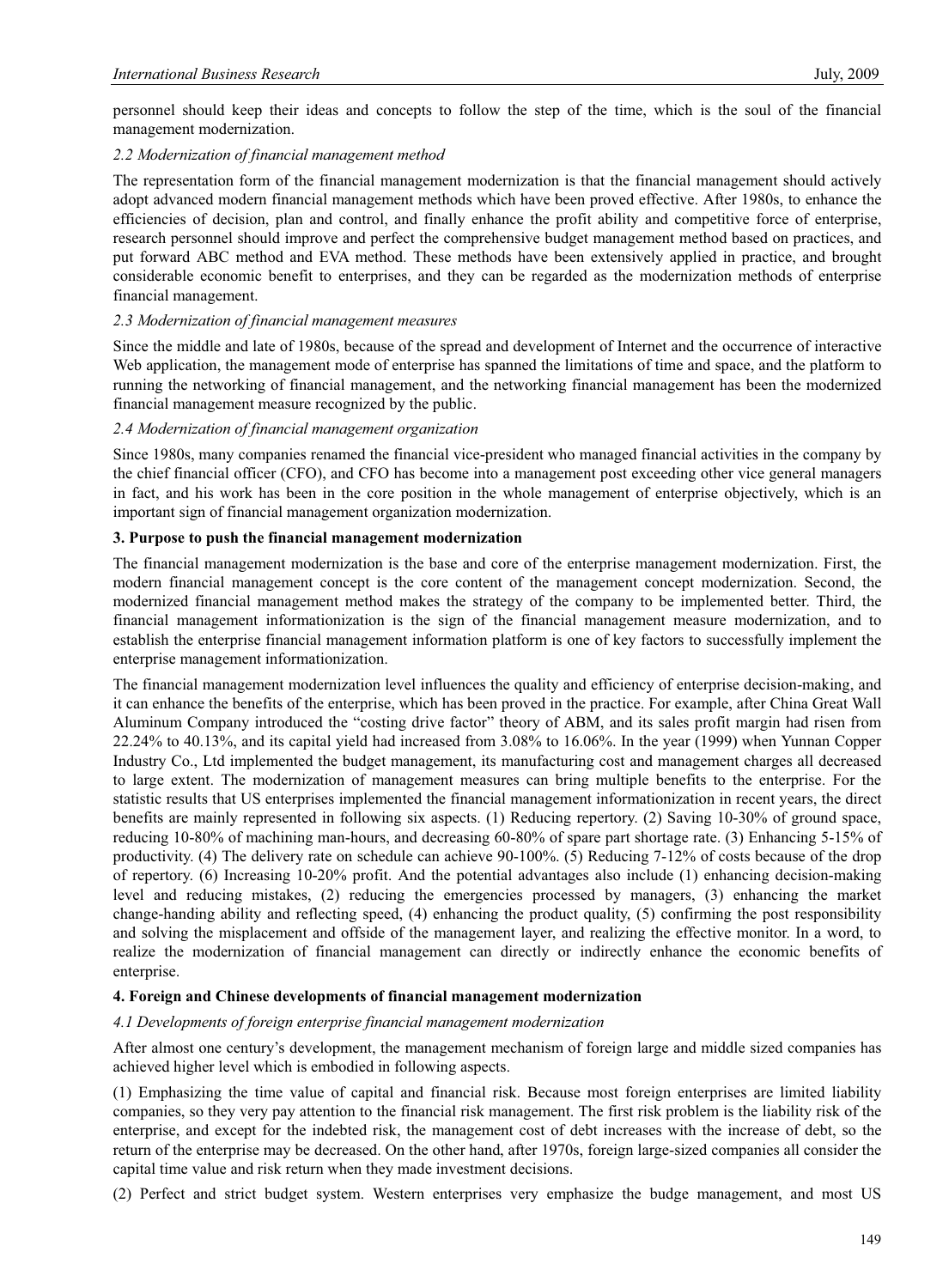enterprises begin to collect various materials and information in the September every year, and prepare for the financial budget of the second year. The company first proposes a primary budge in Oct to discuss in various departments, and through modifying and calculating time and again, the company will finally complete a financial budge report closing the practice.

(3) Strengthening the cost control and management. Foreign enterprises generally adopt the ABC method to control the cost. ABC method means that every activity of the enterprise is analyzed by the cost, not the cost factor, and most companies all strictly control the laborer cost. In addition, foreign enterprises very emphasize the management and control of repertory. They thought the repertory included not only the real price and freight cost (the accounting cost), but also the charge of storing repertory.

(4) Modern financial management measures. Global famous multinational companies such as General Motor, Boeing, Kodak and Sony all successfully introduced the networking financial management measures and established the informationization management platform taking the financial management as the core.

(5) Reasonable organization. CFO has been popularized in western enterprise, and it has been a management position exceeding other vice-chief general managers. The works of the financial department can be divided into two types basically. The first type work is to analyze the actuality of enterprise, explain the difference between the budge and practice, report to the administration department, and check the accounting information. The second type work is to collect accounting information, plan and utilize capitals, be responsible for financing and stock management.

Thought the historical and cultural backgrounds of developed countries such as US, Germany and Japan are difference with China, but in the situation that various large-sized companies compete to develop the international market and the competition is more and more drastic, above modernization experiences can be used for references for China from the view of financial management.

# *4.2 Development of Chinese enterprise financial management modernization*

From 1949 to 1978, in the planned economic system of China, enterprises were factories in fact, and they had no right to make decisions and had no obligation to assume the failure of management form the view of financial management, enterprises needed not to financing in thus management system, because whether the concept, budget and control or the organization were executed by the government.

After reforming and opening up, the government and the enterprises first realized the importance of the financial accounting work, and adopted various measures to foster the accounting personnel with higher level. But because the enterprises even the whole society all too emphasized the financial accounting work and the importance of financial accounting, the financial accounting and the financing management were confused. This false concept largely blocked the modernization course of the enterprise financial management. After 1990s, with the development of Chinese reforming and opening up, the central status of the financial management in the enterprise management begun to be recognized gradually, and the management level was enhanced largely. Many enterprises have obtained the honors of the national enterprise management modernization innovation result in capital management, budge management, cost management, capital management, financial management information system and financing management.

## **5. Gaps existing in Chinese enterprise financial management modernization**

However, comparing with western enterprises, the level of Chinese enterprise financial management modernization is still lower.

# *5.1 The financial risk consciousness is deficient, and the concept of the capital time value has not been possessed.*

Qi Yinfeng and Wang Manshu's survey (2005) to 210 listed companies and 460 non-listed companies indicated that enterprises still had not sufficient financial risk consciousness. When enterprises consider the risk, they will first consider the product risk, industrial risk and technical updating risk, and the financial risk is only in the subordinate status. The listed companies, the large-sized enterprises and the enterprises with high credit class will more consider the financial risk than non-listed companies, small-sized enterprises and the enterprises with lower credit class. In the financing, the liability financial risk consciousness of state-owned enterprise is still weak. When most Chinese enterprises make decision of investment, they only consider the investment return period and the investment return rate, not the time value concept.

## *5.2 Many modern financial management methods such as EVA and ABC have not been spread generally.*

Wang Yanni and Wang Anmin (2004)'s research and application of EVA just started in China, and most enterprises and investors are still not familiar with this financial originality. The survey of Nanjing University discussion group (2001) showed that 70% of Chinese enterprises adopted the batch method or the process costing method in the cost management, and the cost factors which were extensively adopted included output, direct man-hour and direct material cost. Though the standard cost accounting has been applied in 63.4% of enterprises, but only 18% enterprises modify the standard cost once every year at least, and the ABC and ABM method which are playing important roles in the enterprise sustainable competition and extensively applied by western enterprises have not be extended.